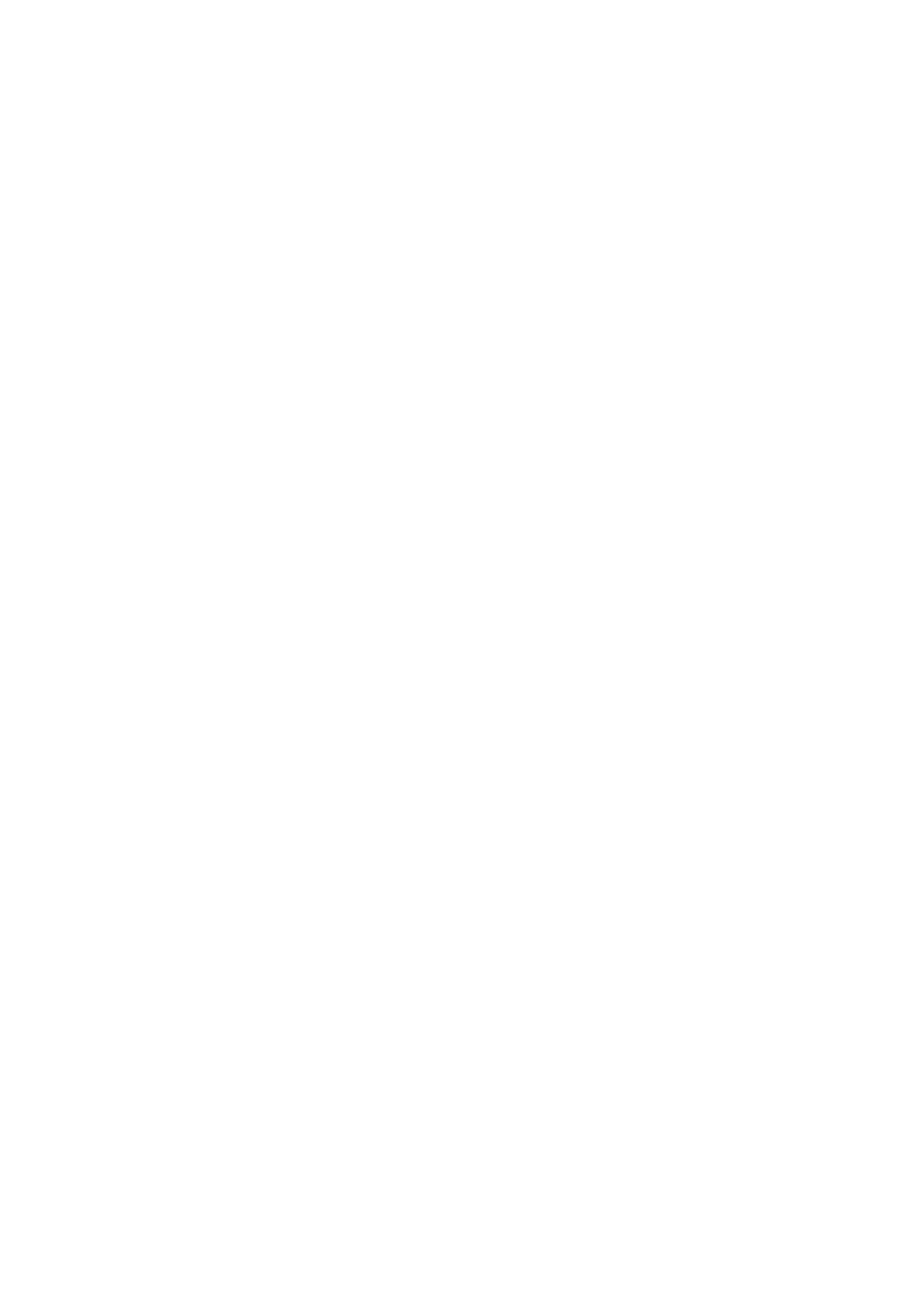*I certify that this public bill, which originated in the Legislative Assembly, has finally passed the Legislative Council and the Legislative Assembly of New South Wales.*

> *Clerk of the Legislative Assembly. Legislative Assembly, Sydney, , 2012*



New South Wales

# **Coastal Protection Amendment Bill 2012**

Act No , 2012

An Act to amend the *Coastal Protection Act 1979* to make further provision with respect to the use and occupation of the coastal region and to facilitate the carrying out of certain temporary coastal protection works; and for other purposes.

*I have examined this bill and find it to correspond in all respects with the bill as finally passed by both Houses.*

*Assistant Speaker of the Legislative Assembly.*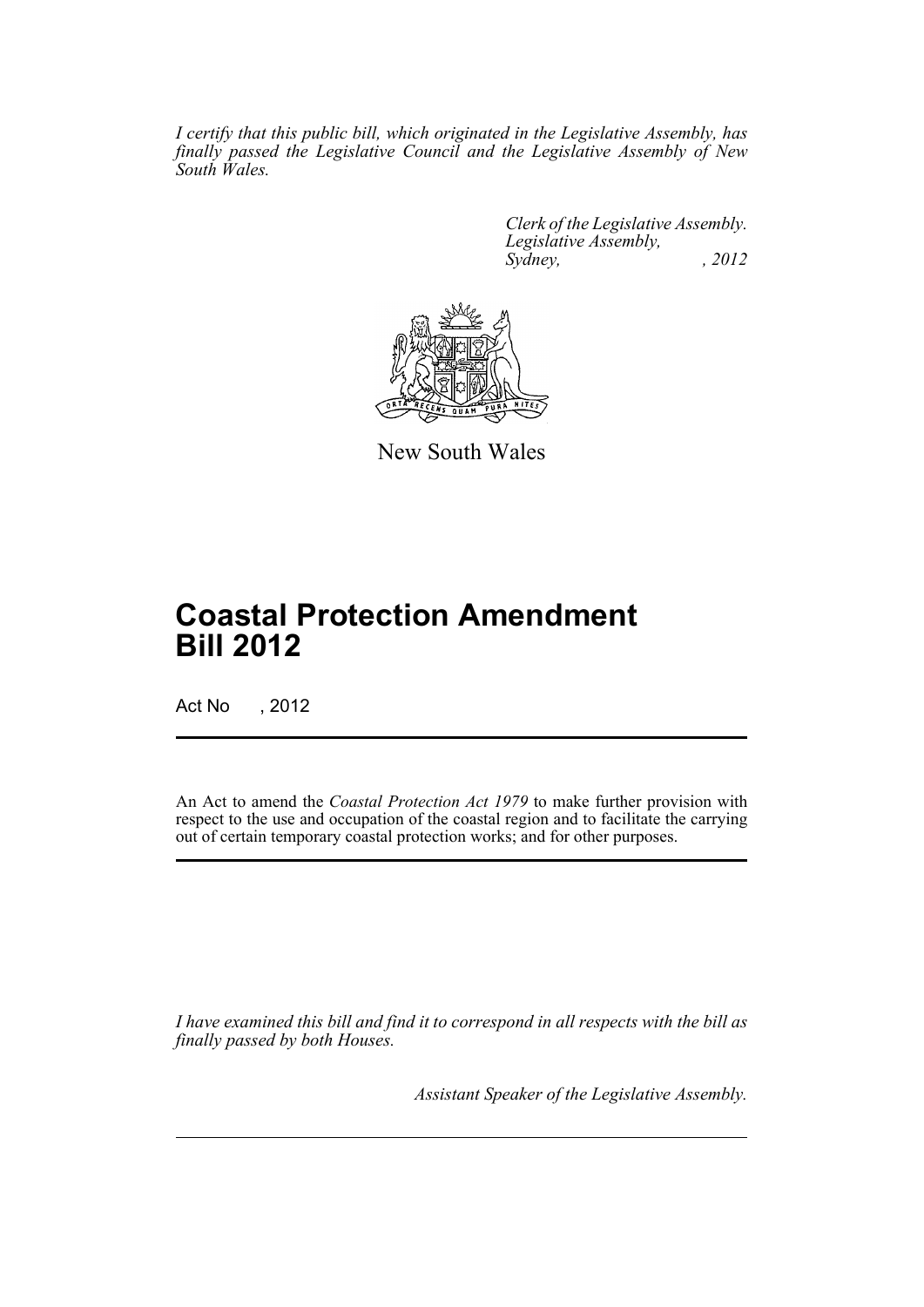## <span id="page-3-0"></span>**The Legislature of New South Wales enacts:**

## **1 Name of Act**

This Act is the *Coastal Protection Amendment Act 2012*.

## <span id="page-3-1"></span>**2 Commencement**

This Act commences on a day or days to be appointed by proclamation.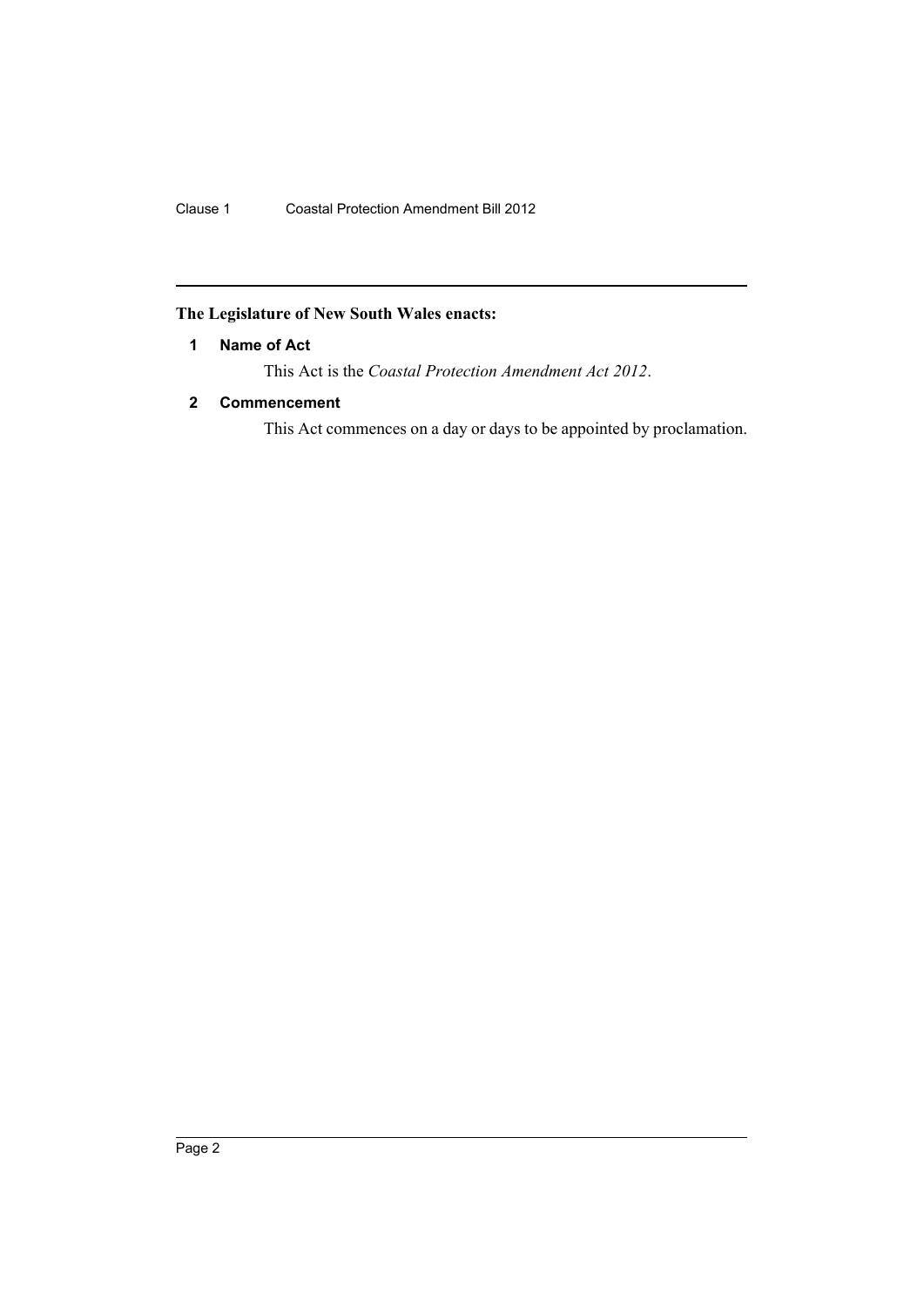Amendment of Coastal Protection Act 1979 No 13 Schedule 1

## <span id="page-4-0"></span>**Schedule 1 Amendment of Coastal Protection Act 1979 No 13**

#### **[1] The whole Act (except as otherwise amended by this Act)**

Omit "emergency coastal protection works" and "Emergency coastal protection works" wherever occurring.

Insert instead "temporary coastal protection works" and "Temporary coastal protection works", respectively.

#### **[2] Section 4 Definitions**

Omit the definition of *emergency coastal protection works* from section 4 (1). Insert in alphabetical order:

*temporary coastal protection works*—see Division 1 of Part 4C.

**[3] Section 4 (1), definition of "emergency works authorised officer"** Omit the definition.

#### **[4] Section 4 (1), definition of "relevant local council"**

Omit "emergency coastal protection works".

Insert instead "temporary coastal protection works".

## **[5] Section 55K Breach of coastal zone management plan: offence**

Insert at the end of the section:

- (2) However, if:
	- (a) a person commits the offence under subsection (1) by placing material on a beach, or a sand dune adjacent to a beach, and
	- (b) the material is material of the kind referred to in section 55P  $(1)$  (a) or (b),

the maximum penalty for the offence is 2,250 penalty units (in the case of a corporation) or 1,125 penalty units (in any other case).

#### **[6] Section 55O Regulatory approvals not required for temporary coastal protection works**

Omit "if the works are authorised by a certificate under Division 2".

Insert instead "that comply with the requirements for those works set out in this Act".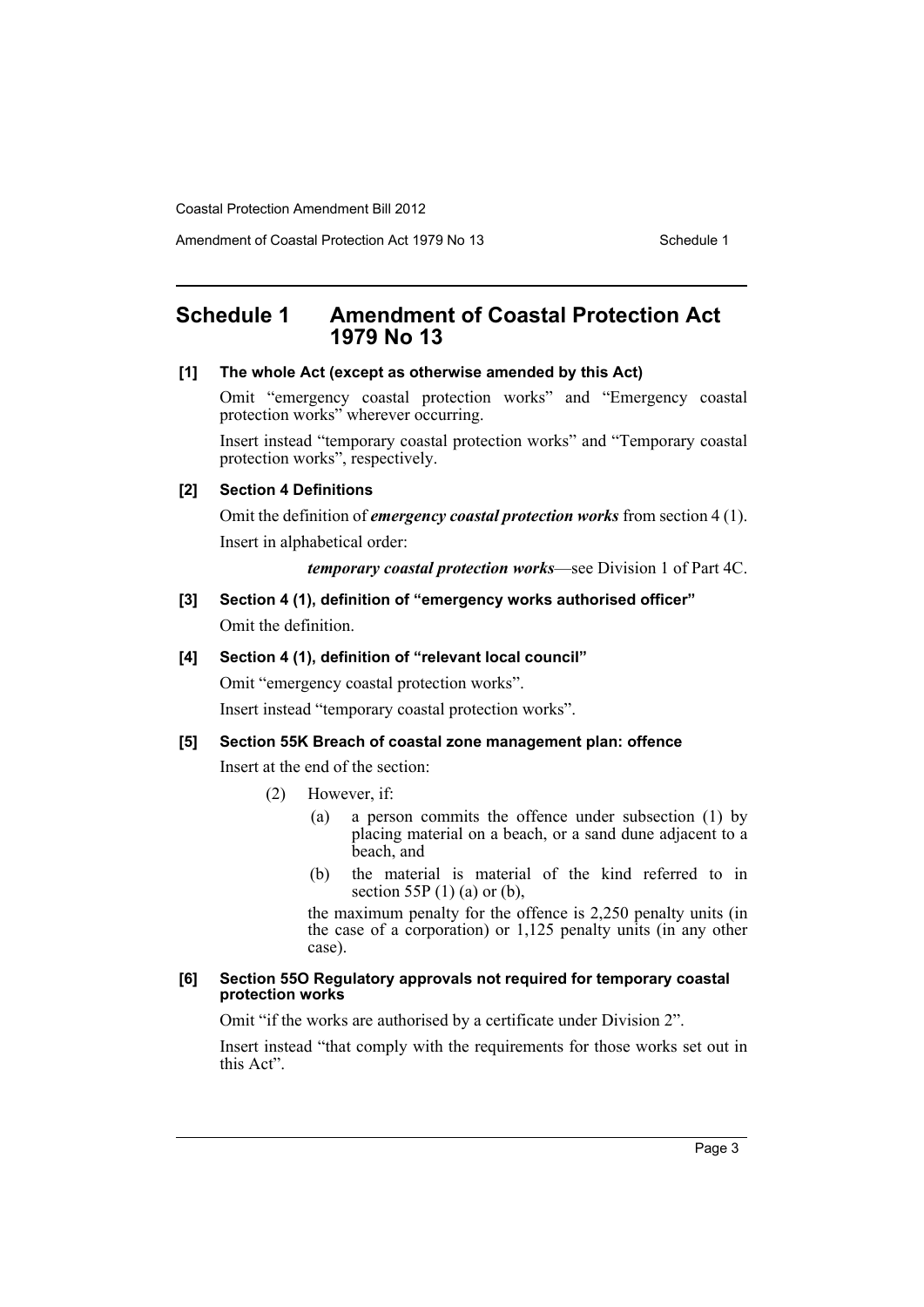Schedule 1 Amendment of Coastal Protection Act 1979 No 13

#### **[7] Section 55O, note**

Omit the note. Insert instead:

**Note.** This means that planning and associated approvals are not required for the placement and maintenance of temporary coastal protection works that comply with the requirements for such works set out in this Act—see section 55W.

#### **[8] Section 55P Meaning of "temporary coastal protection works"**

Omit section 55P (2) (a), (b) and (c). Insert instead:

- (a) the material must be placed by or on behalf of an owner of land to reduce the impact or likely impact from wave erosion on that land,
- **[9] Section 55Q Maximum period allowed for emergency coastal protection works**

Omit the section.

**[10] Section 55R Maintenance requirements for temporary coastal protection works**

Omit section 55R (1) (a).

**[11] Section 55S Emergency coastal protection works may be placed only once**

Omit the section.

**[12] Part 4C, Division 2, heading**

Omit the heading. Insert instead:

### **Division 2 Temporary coastal protection works and public land**

**[13] Section 55T Certificates relating to temporary coastal protection works on public land**

Omit section 55T (1) and (2). Insert instead:

- (1) A certificate under this Division authorises the certificate holder to use and occupy public land for the placing and maintaining of the temporary coastal protection works to mitigate the effects of wave erosion on the holder's land (without obtaining a lease, licence or permit in respect of, or an easement or right-of-way in relation to, the public land).
- (2) An owner of land (or a person acting on behalf of, and with the written authority of, the owner of land) may apply to the relevant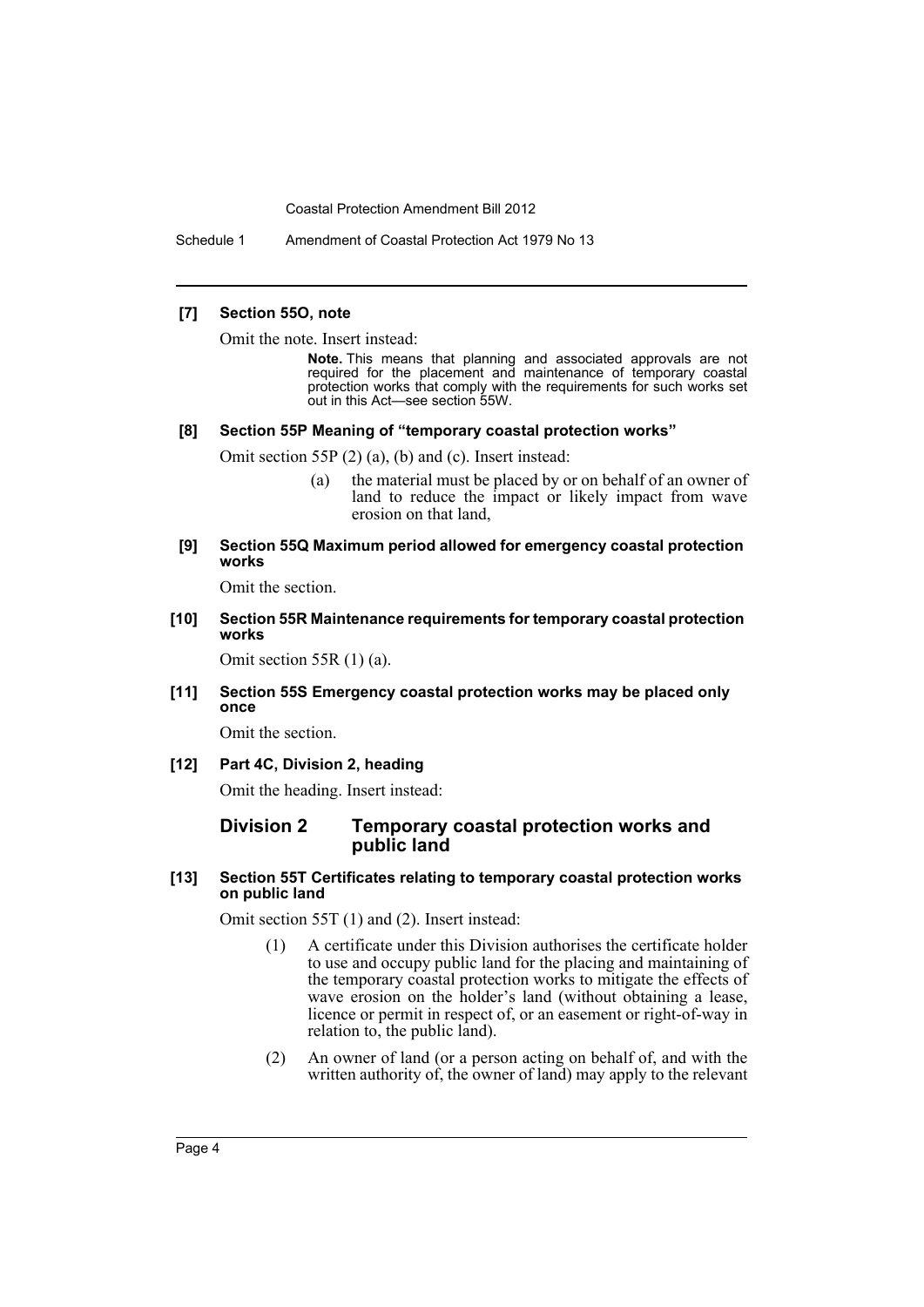local council or to the Director-General for a certificate under this Division.

- (2A) An issuing authority must not issue a certificate unless the authority is satisfied that all reasonable measures have been taken and will be taken:
	- (a) to avoid using or occupying the public land for the placing and maintaining of the works, and
	- (b) to ensure reasonable public access (including access for local and public authorities) to and through the beach concerned is maintained.

## **[14] Section 55T (3A)**

Insert after section 55T (3):

- (3A) It is a condition of a certificate under this Division that the holder of the certificate must take all reasonable measures:
	- (a) to avoid damage to assets and vegetation on the public land, and
	- (b) to minimise risks to the public on the public land, and
	- (c) to minimise disruption of the public use of the beach concerned.

## **[15] Section 55T (6), note**

Omit the note.

## **[16] Section 55T (7A)**

Insert after section 55T (7):

- (7A) An issuing authority may delegate the exercise of any function of the authority under this section to:
	- (a) an authorised officer, or
	- (b) any person, or any class of persons, authorised for the purposes of this section by the regulations.

## **[17] Section 55T (8)**

Omit the definition of *emergency works authorised officer*.

## **[18] Section 55V Notification of other issuing authority**

Omit "emergency works authorised officer who". Insert instead "person or body that".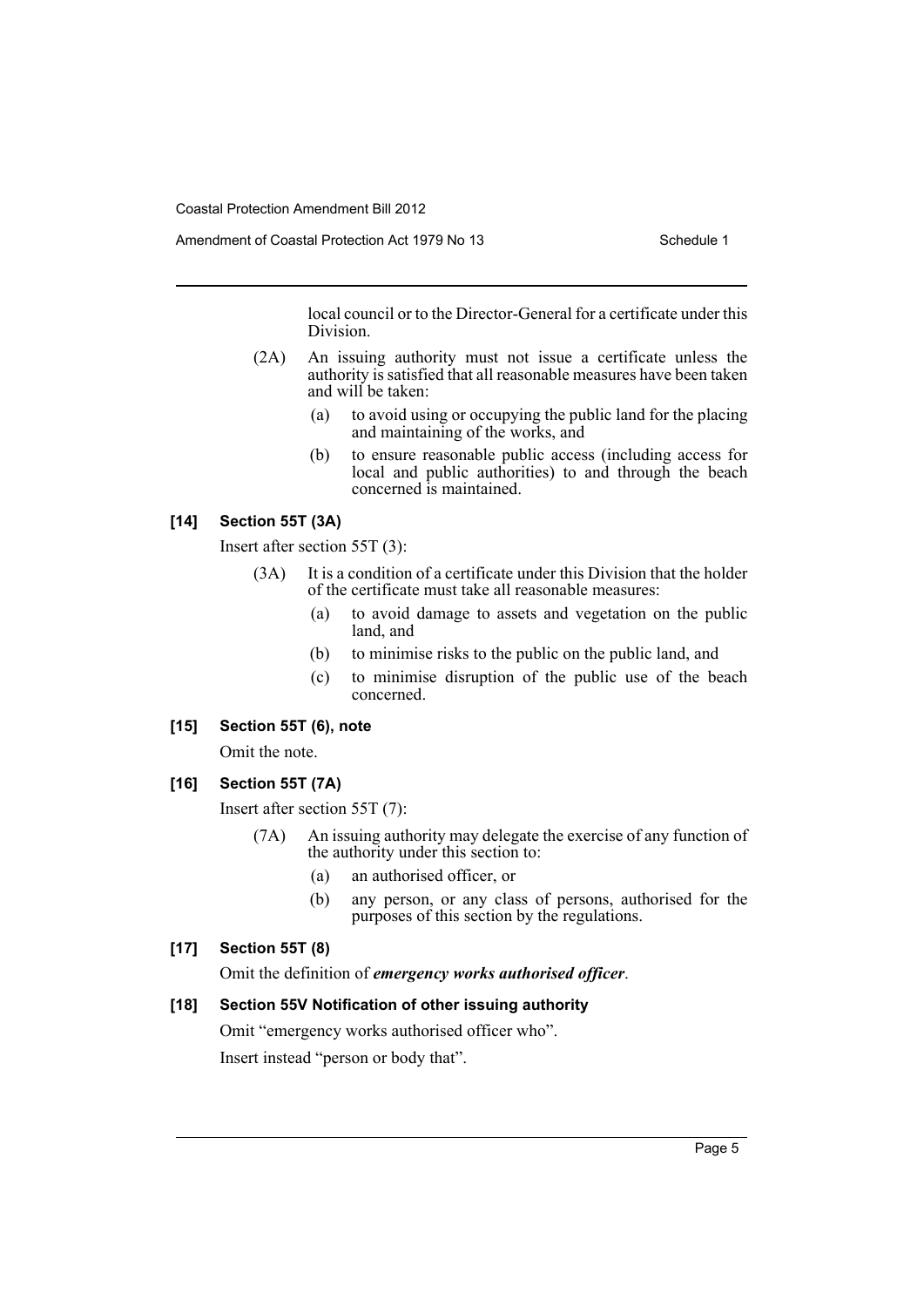Schedule 1 Amendment of Coastal Protection Act 1979 No 13

### **[19] Section 55V (a) and (b)**

Omit the paragraphs. Insert instead:

- (a) the relevant council—if the certificate was issued by the Director-General,
- (b) the Director-General—if the certificate was issued by a council,

#### **[20] Sections 55VA and 55VB**

Insert after section 55V:

#### **55VA Maximum period allowed for temporary coastal protection works on public land**

- (1) The maximum period allowed for temporary coastal protection works on public land is 2 years commencing on the placement of the works.
- (2) Despite subsection (1), if at the expiry of the 2-year period referred to in that subsection, a development application is pending under the *Environmental Planning and Assessment Act 1979* for consent to development for the purposes of coastal protection works on the public land, the maximum period allowed for the works ends:
	- (a) where, on the final determination of that development application (including any appeals relating to that application), the application is refused—21 days after that final determination, or
	- (b) where, on the final determination of that development application (including any appeals relating to that application), the application is granted—such further period as is specified in the consent.
- (3) Works cease to be temporary coastal protection works for the purposes of this Act if the works remain in place for longer than the maximum period allowed for temporary coastal protection works under this section.

#### **55VB Public authorities not to unreasonably refuse access to public land**

A public authority must not unreasonably refuse a person access to the public authority's public land to enable the person to lawfully place temporary coastal protection works on the land or on other public or private land.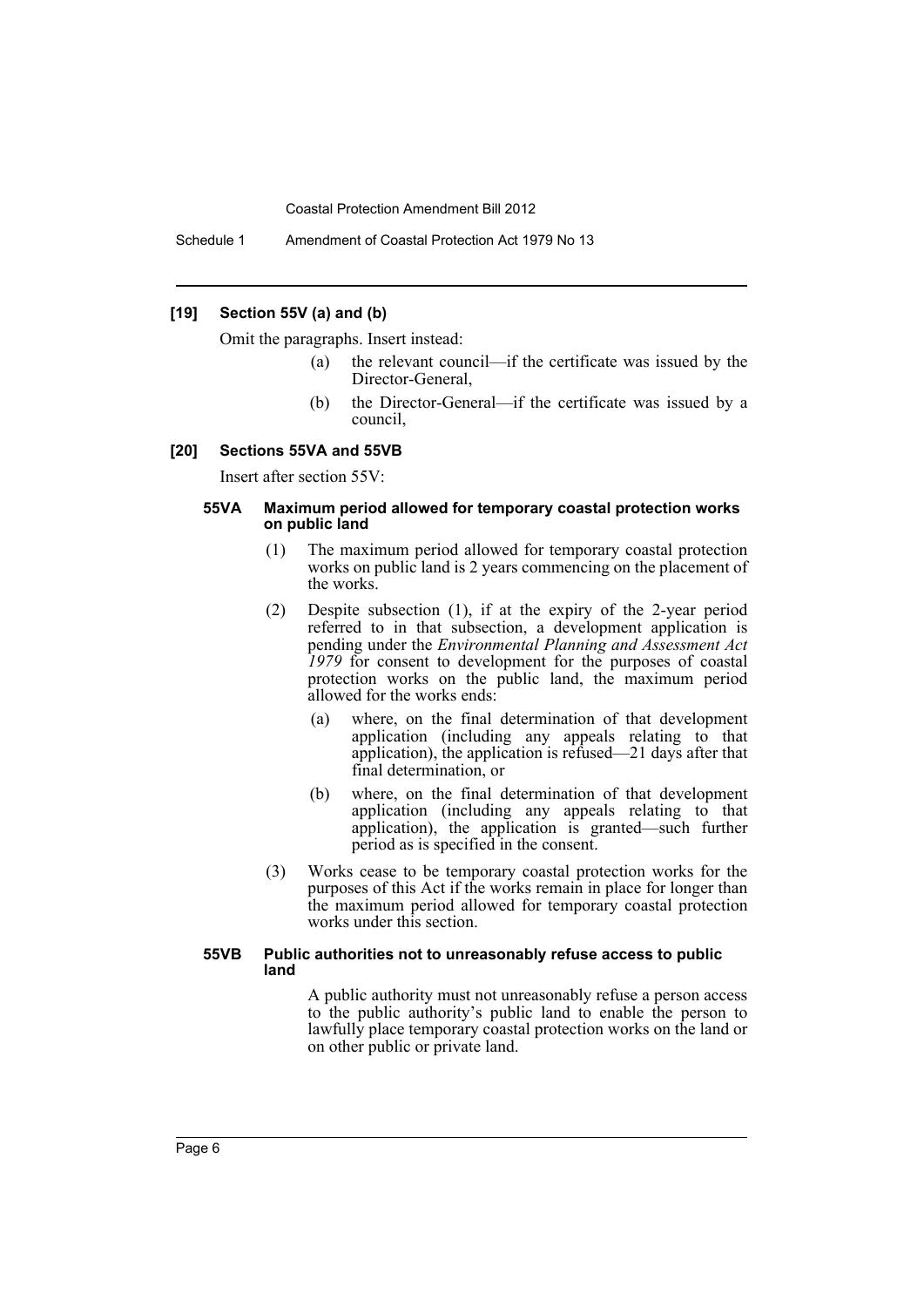Amendment of Coastal Protection Act 1979 No 13 Schedule 1

### **[21] Section 55X Notice to council and others of placement of temporary coastal protection works**

Omit "in reliance on section 55Z" from section 55X (1) (b).

## **[22] Section 55X (2)**

Omit the subsection. Insert instead:

(2) The notification under subsection (1) is to be made in the manner and to the person or persons specified by the regulations for the purposes of this subsection.

Maximum penalty:

- (a) in the case of a corporation—100 penalty units, or
- (b) in any other case—50 penalty units.

## **[23] Section 55Y Removal of temporary coastal protection works from public land**

Omit "on land" from section 55Y (1). Insert instead "on public land".

#### **[24] Section 55Y (1)**

Omit the following:

Maximum penalty:

- (a) in the case of a corporation—4,500 penalty units and 400 penalty units for each day the offence continues, or
- (b) in any other case—2,250 penalty units and 200 penalty units for each day the offence continues.

Insert instead:

Maximum penalty:

- (a) in the case of a corporation—2,250 penalty units and 200 penalty units for each day the offence continues, or
- (b) in any other case—1,125 penalty units and 100 penalty units for each day the offence continues.

## **[25] Section 55Y (as amended by this Act)**

Renumber the section as section 55VC and move it to its appropriate location in Division 2 of Part 4C.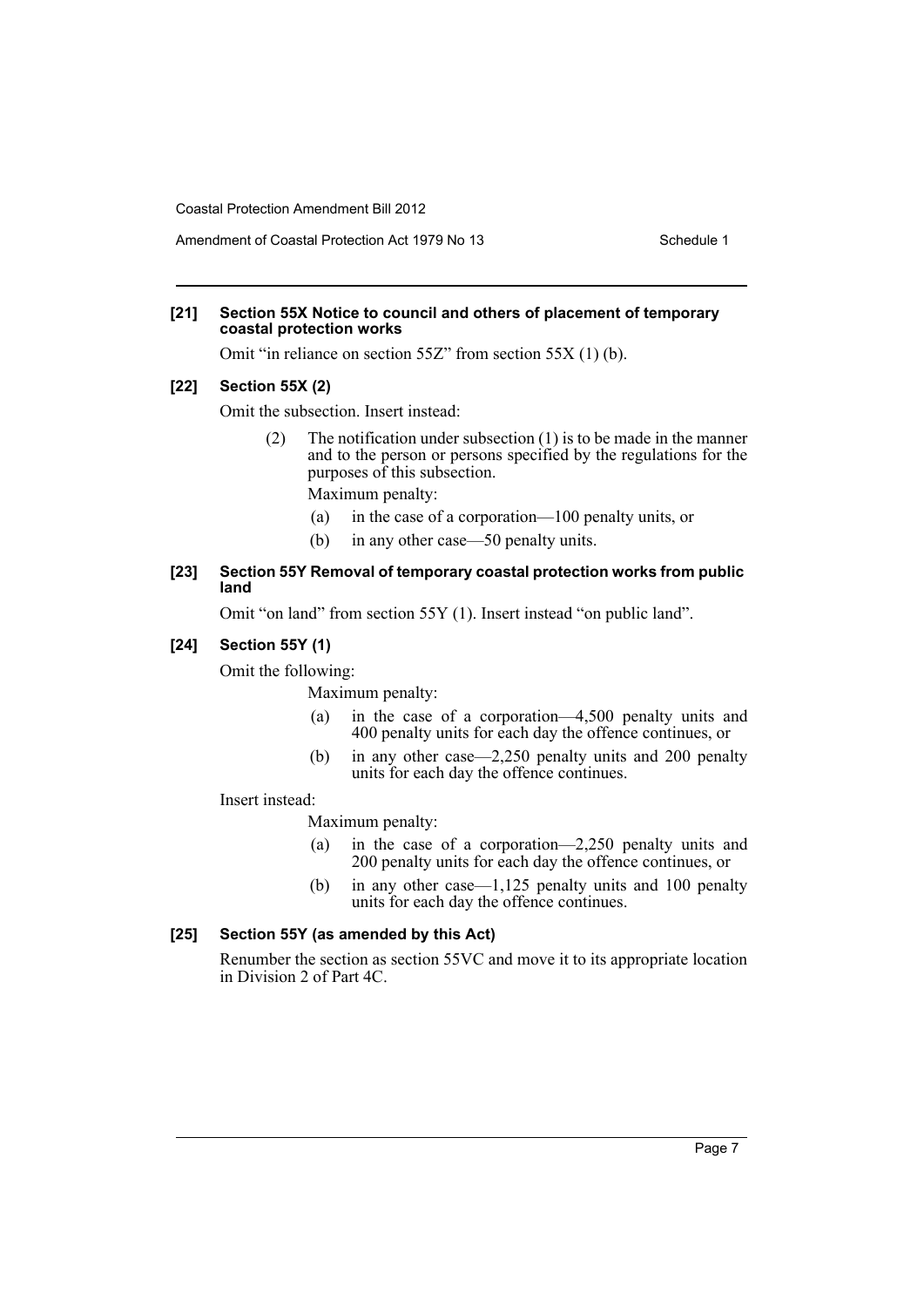Schedule 1 Amendment of Coastal Protection Act 1979 No 13

#### **[26] Section 55Z**

Omit the section. Insert instead:

#### **55Z Use and occupation of adjacent private land with permission**

An owner of land may use and occupy adjacent land (other than public land) for the placing, maintaining and removal of temporary coastal protection works, but only if that landowner has obtained a lease, easement, right-of-way or other interest in land from the owner of the adjacent land to use and occupy the adjacent land for that purpose.

### **[27] Section 55ZC Orders relating to temporary coastal protection works**

Insert "on public land" before "or the works are not being maintained" in section  $55\overline{2}C(1)(d)$ .

## **[28] Section 55ZC (3) (a) and (d)**

Omit the paragraphs.

**[29] Section 55ZC (6)**

Insert "on public land" after "protection works" where firstly occurring.

#### **[30] Section 55ZC (6), note**

Omit the note.

#### **[31] Section 55ZF Failure to comply with order**

Omit "under this Part" from section 55ZF (1).

Insert instead "under section 55ZA or 55ZB".

#### **[32] Section 55ZF (1A)**

Insert after section 55ZF (1):

(1A) A person who does not comply with an order under section 55ZC is guilty of an offence.

Maximum penalty:

- (a) in the case of a corporation—2,250 penalty units and 200 penalty units for each day the offence continues, or
- (b) in any other case—1,125 penalty units and 100 penalty units for each day the offence continues.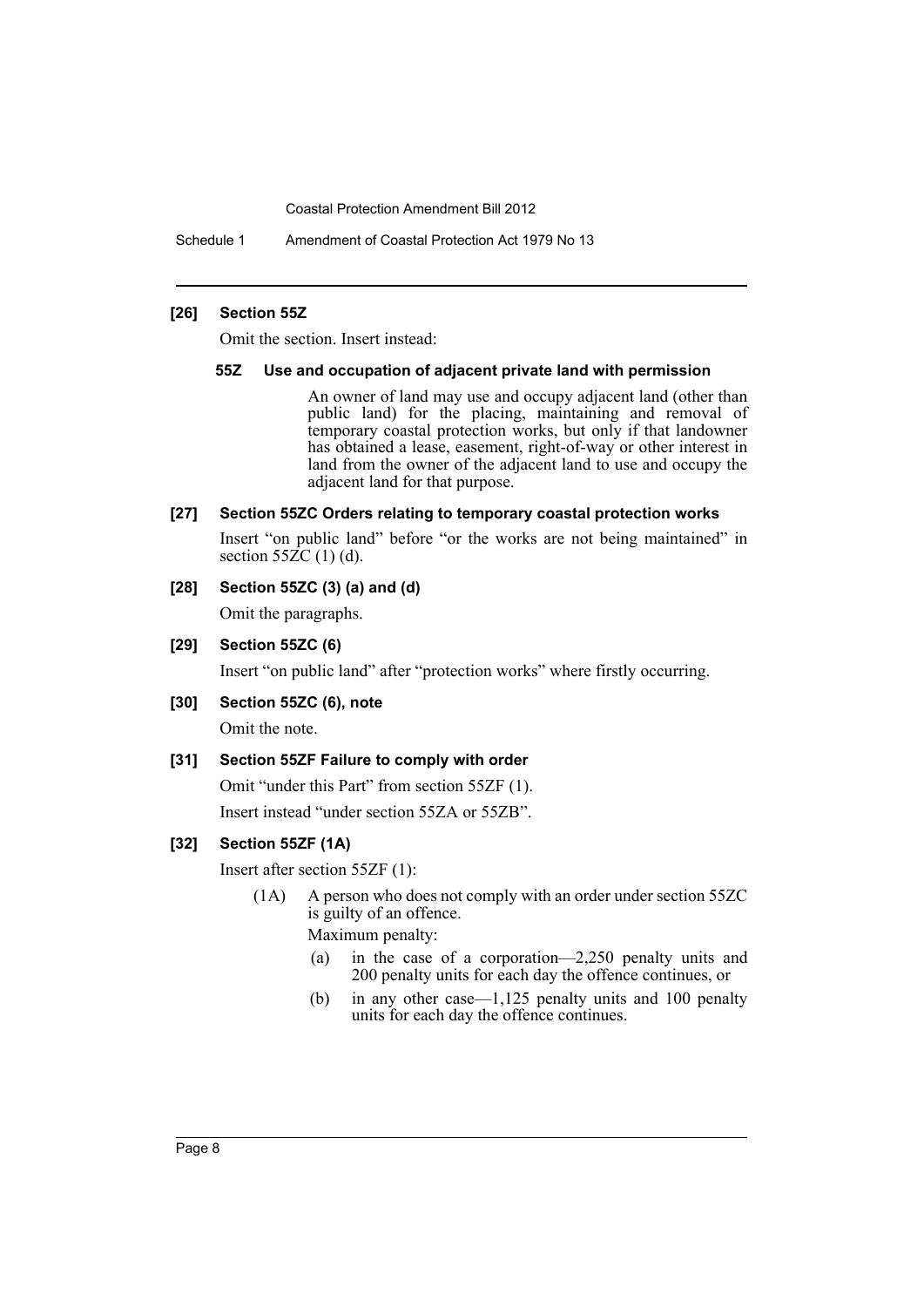Amendment of Coastal Protection Act 1979 No 13 Schedule 1

#### **[33] Section 55ZH Successors in title and temporary coastal protection works**

Omit section 55ZH (1) and (2). Insert instead:

(1) If an original owner of private land to whom a certificate under Division 2 of Part 4C has been issued ceases, before placing temporary coastal protection works on public land, to be the owner of the private land, a successor in title is taken for the purposes of this Act to be the original owner. Such a successor in title may place and maintain those authorised temporary coastal protection works on the public land in accordance with that certificate.

**Note.** A person who places temporary coastal protection works may be made the subject of an order under this Part—see section 55ZC.

(2) If an original owner of land, after placing temporary coastal protection works on that land, but before the works are removed and the land restored in accordance with this Act, ceases to be the owner of that land, a successor in title is taken for the purposes of this Act to be the original owner. Such a successor in title may be made the subject of an order under this Part as if the successor in title were the original owner.

#### **[34] Section 55ZH (3)**

Omit "in accordance with a certificate under Division 2 of Part 4C". Insert instead "in accordance with this Act".

#### **[35] Section 56B Categorisation of coastal risks to land**

Omit the section.

#### **[36] Section 59 Proceedings for offences**

Omit "55Y" wherever occurring in section 59 (1) and (2). Insert instead "55VC".

#### **[37] Schedule 1 Savings, transitional and other provisions**

Insert at the end of clause 1 (1):

*Coastal Protection Amendment Act 2012*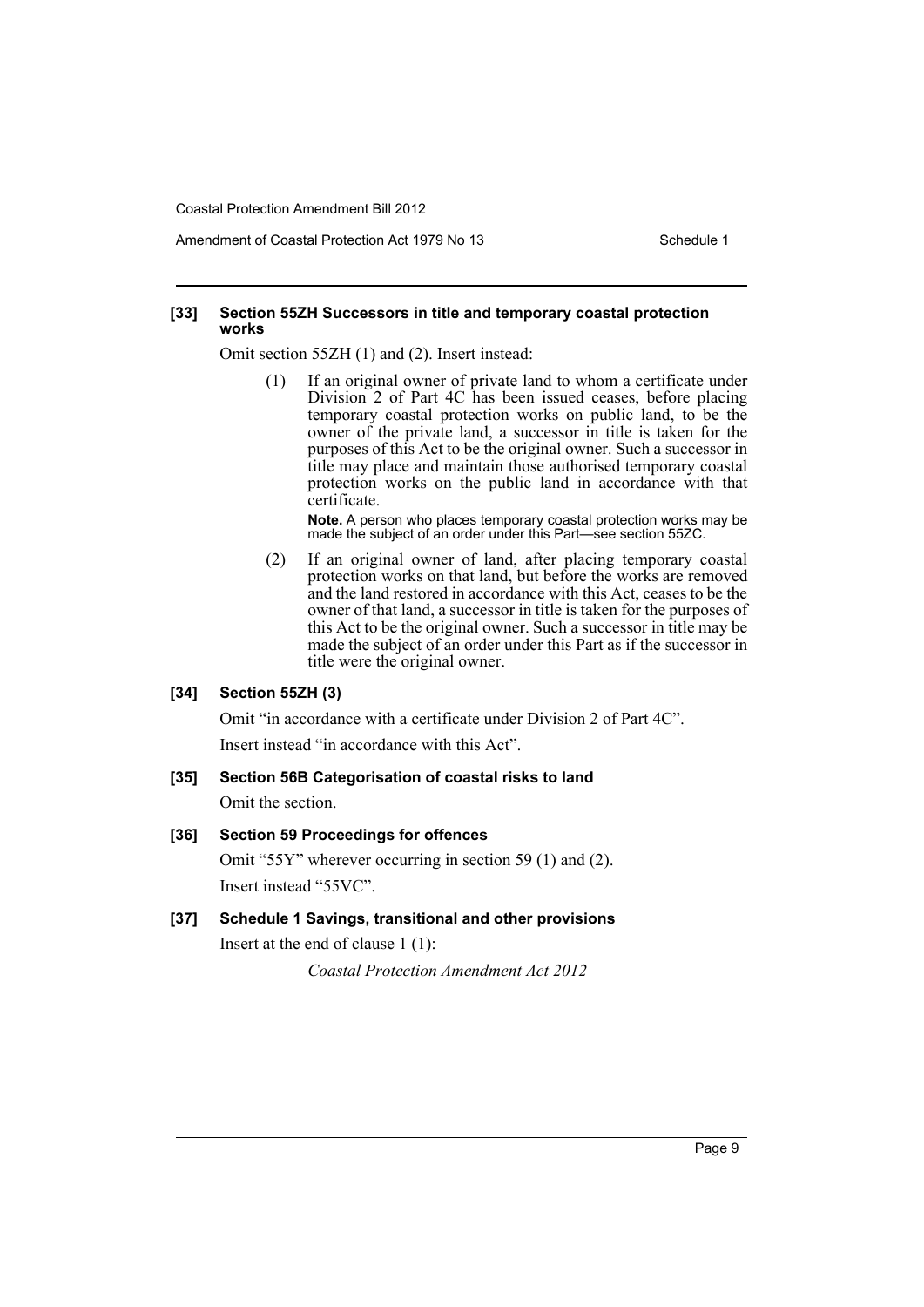Schedule 2 Amendment of Coastal Protection Regulation 2011

# <span id="page-11-0"></span>**Schedule 2 Amendment of Coastal Protection Regulation 2011**

## **[1] The whole Regulation**

Omit "emergency coastal protection works" wherever occurring. Insert instead "temporary coastal protection works".

## **[2] Clauses 9 and 12**

Omit "55Y" wherever occurring. Insert instead "55VC".

**[3] Part 4 Categorisation of coastal risks to land** Omit the Part.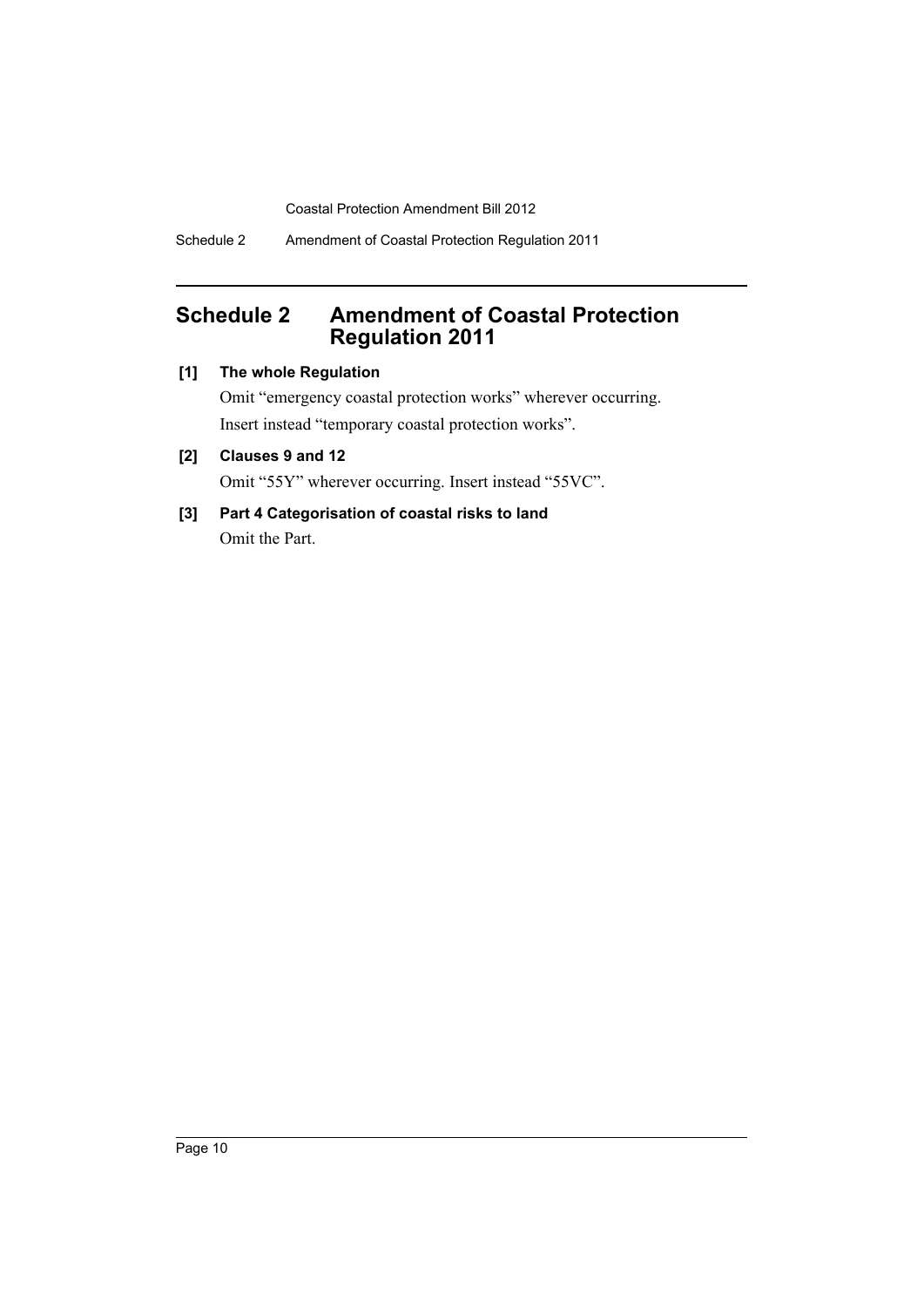Amendment of other legislation Schedule 3

# <span id="page-12-0"></span>**Schedule 3 Amendment of other legislation**

## **3.1 Conveyancing (Sale of Land) Regulation 2010**

#### **Schedule 3 Prescribed warranties**

Omit "emergency coastal protection works" from clause 22 of the Schedule. Insert instead "temporary coastal protection works".

## **3.2 Environmental Planning and Assessment Regulation 2000**

## **[1] Schedule 4 Planning certificates**

Omit "emergency coastal protection works" wherever occurring in clause 4A of the Schedule.

Insert instead "temporary coastal protection works".

## **[2] Schedule 4, clause 4A (3)**

Omit the subclause.

## **3.3 Local Government Act 1993 No 30**

#### **[1] Section 733 Exemption from liability—flood liable land, land subject to risk of bush fire and land in coastal zone**

Omit "emergency coastal protection works authorised by a certificate under Division 2 of Part 4C of the *Coastal Protection Act 1979*" from section 733 (3) (f6).

Insert instead "temporary coastal protection works".

## **[2] Section 733 (8), definition of "coastal management works"**

Omit "emergency coastal protection works".

Insert instead "temporary coastal protection works".

## **[3] Dictionary**

Omit "emergency coastal protection works" from the definition of *coastal protection service*.

Insert instead "temporary coastal protection works".